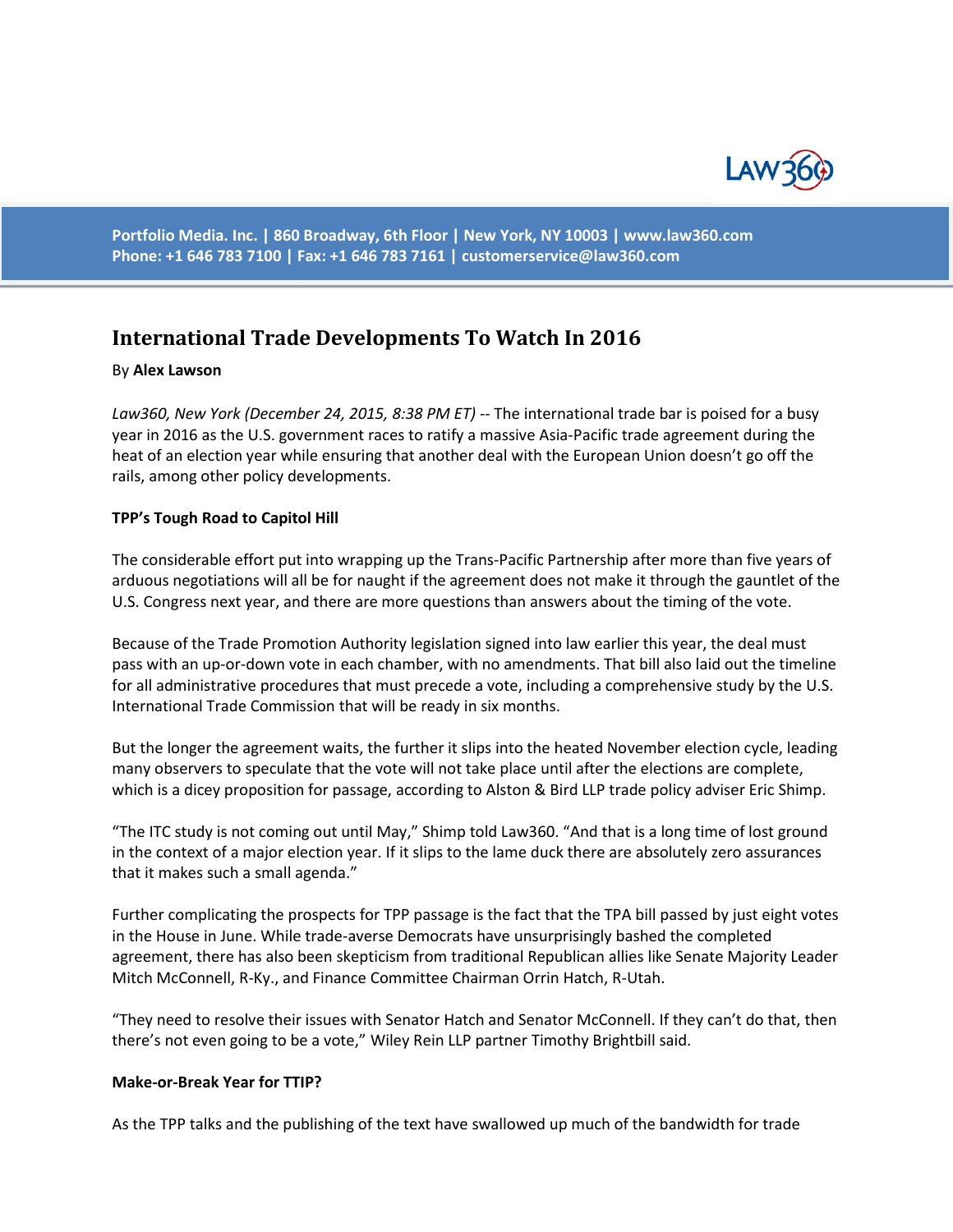activity on the U.S. side, negotiations for the Transatlantic Trade and Investment Partnership with the European Union appear to have lost a bit of their shine in certain circles, according to Squire Patton Boggs LLP attorney Aline Doussin.

"There has been a noticeable cooling of interest from the U.S. side over TTIP negotiations," Doussin said, flagging the TPP and Iran nuclear talks as items taking precedence over the talks. "With the presidential elections looming and focus diverted elsewhere, it is difficult to see how these negotiations will be finalized before the end of the Obama administration."

Next year, the two sides are expected to hold detailed talks over perhaps the most contentious prong of the EU's TTIP strategy, a recently unveiled overhaul of the investor-state dispute settlement mechanism.

That proposal would aim to make investment arbitration panels function more like domestic courts, with a standing bench of judges and a fully formed appellate mechanism. The proposal took about two years to roll out after lengthy public consultation but has already landed with a thud in the U.S., according to Mayer Brown partner Timothy Keeler.

"It seems very difficult to reconcile their proposal with what has traditionally been a part of U.S. bilateral investment treaties and trade agreement investment chapters," Keeler told Law360. "The TTIP negotiations have a number of challenges and the position of the EU on that issue is definitely one of the biggest. I see that as very challenging."

# **Turning Point for US-China Trade**

Next year will also see the expiration of a key provision within China's World Trade Organization accession package regarding the country's status as a nonmarket economy and the looming deadline has ignited a fierce debate over how U.S. policymakers should proceed.

Set for expiry is the passage of the protocol that enables WTO members to treat an entire Chinese industry as functioning within a nonmarket economy, or NME, in anti-dumping duty cases if that industry cannot demonstrate that it is subject to market forces.

Nonmarket economy determinations have traditionally led to higher margins, and the petitioners' bar has begun urging the U.S. to keep its broader view of China as an NME country even as one section of the accession protocol expires.

"Under U.S. law, China will remain a nonmarket economy until the Commerce Department engages in a thorough analysis of the issue," Brightbill said. "There are six factors they are required to consider by law and by any measure, China does not yet meet those six important tests for being a market economy."

Some international business groups have cautioned the Obama administration against maintaining China's NME status because it will only create more tension in the already fraught commercial relationship between the two nations.

### **What Next for Russia Sanctions?**

After modest expansions in 2015, both the U.S. and EU appear to have reached a plateau with regard to their economic sanctions against Russia over the country's occupation of eastern Ukraine, leaving